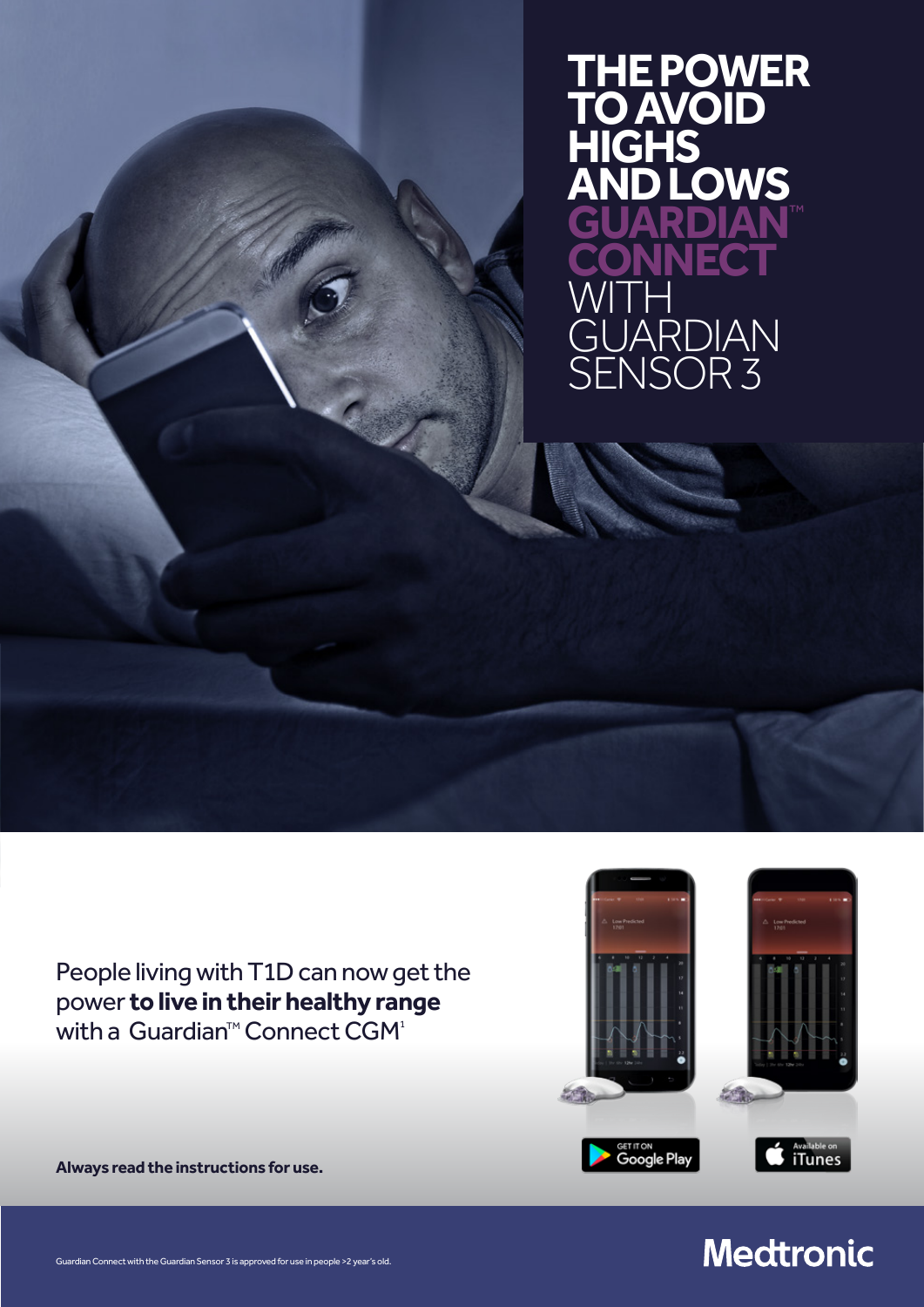# **THE POWER TO LIVE IN YOUR HEALTHY GLUCOSE RANGE**<sup>1</sup>





## **THE POWER TO SHARESMS ALERTS**

Sharing SMS alerts with up to five care partners gives users important support and **peace of mind**. 2,3

# **THE POWER TO ACT BEFORE A LOW**



GuardianTM Connect is the **only** CGM system with **PREDICTIVE ALERTS** that can warn of potential highs and lows from 10 minutes up to 1 hour before an event. This helps users **avoid** a low, well before it can happen.



*Because I have had lows I stay high to avoid them. I know it's bad for you in the long term but not in the*  **T**<br>Bed<br>to:

## *short term.*<br>Nicholas. 53-year-old<br>Non-CGM User Nicholas. 53-year-old T1D concession card holder. Non-CGM User

# **THE POWER TO IMPROVE HbA1c**

Knowing an SMS alert will be sent well before going low can bring a new level of confidence to practice tighter glycaemic control. This can result in **improved HbA1c**. 4

## **THE POWER OF FREE 24/7 SUPPORT**

We provide users with a free Personal CGM coach through our StartRight<sup>™</sup> program, providing the service, guidance and answers that users need to better control their diabetes.

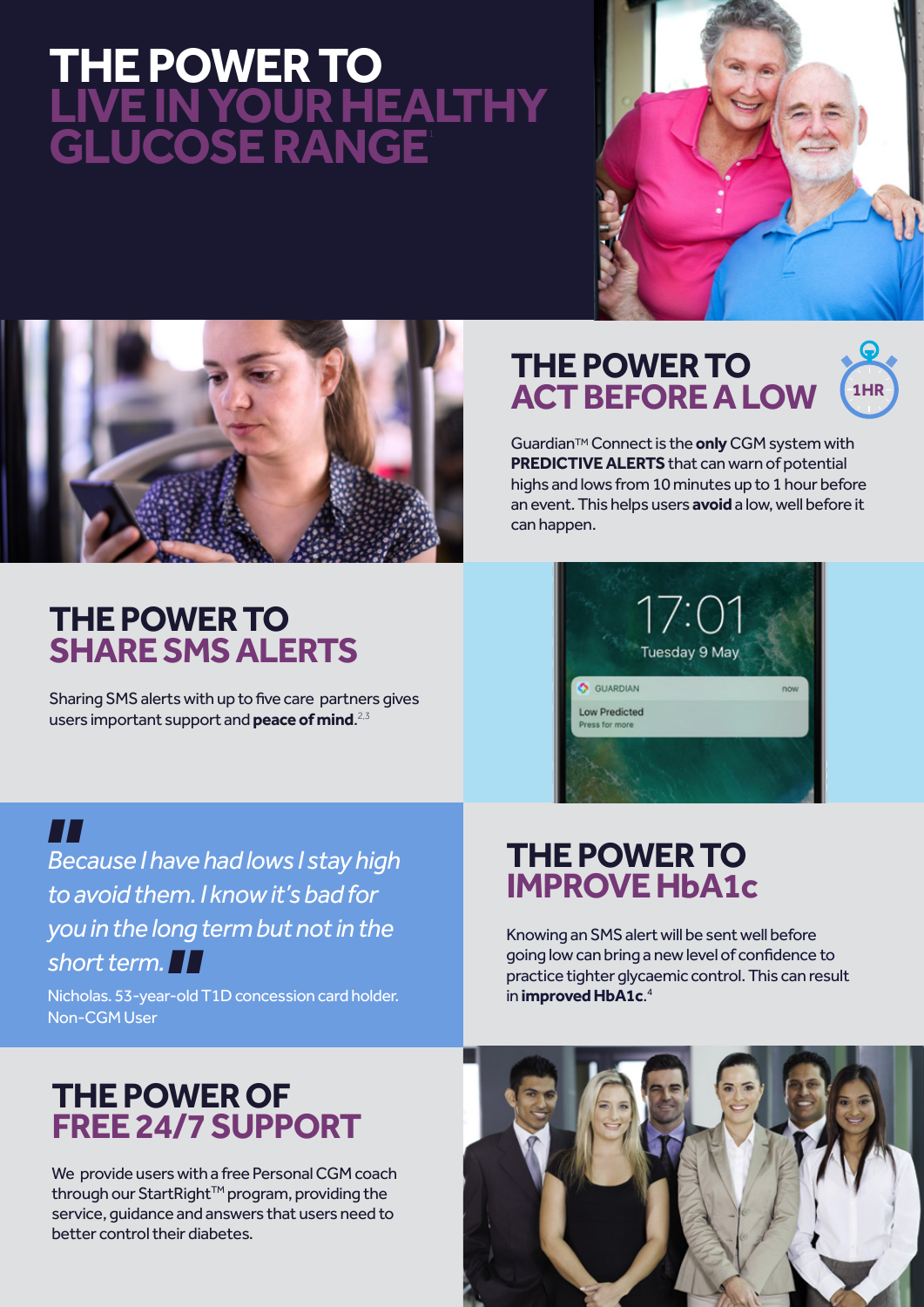# **CHOOSING A SMART CGM**

Before choosing a CGM, use the table below to **see the**  difference the power of a Guardian<sup>™</sup> Connect Smart CGM could make to someone's life.



| <b>FEATURE</b>                                      | <b>WHY IT'S IMPORTANT</b>                                                                                              | <b>GUARDIAN™CONNECT</b><br>CGM <sup>10</sup> | <b>DEXCOM G5</b><br>CGM <sup>11</sup>           | <b>Freestyle Libre</b><br>FGM <sup>13</sup>                      |  |
|-----------------------------------------------------|------------------------------------------------------------------------------------------------------------------------|----------------------------------------------|-------------------------------------------------|------------------------------------------------------------------|--|
| <b>AVOIDING HIGHS AND LOWS</b>                      |                                                                                                                        |                                              |                                                 |                                                                  |  |
| Continuous<br><b>Glucose</b><br>Monitoring          | Continually monitors glucose and<br>sends alerts without swiping sensor.                                               | $\sqrt{ }$                                   | $\sqrt{ }$                                      | X                                                                |  |
| <b>Predictive alerts</b>                            | Future alerts - up to 1 hour before a<br>high or low.<br>Gives time to avoid an adverse event<br>before it can happen. | $\checkmark$                                 | X                                               | X                                                                |  |
| <b>Trend Arrows</b>                                 | Show past glycaemic changes.<br>More arrows show more detail.                                                          | 111                                          | IJ                                              | ₩                                                                |  |
| Alerts on low                                       | Only alarm on other CGMs. Guardian<br>Connect also has backup alarm.                                                   | J                                            | √                                               | X                                                                |  |
| <b>SMS</b> alerts                                   | Discreet way to receive alerts on any<br>mobile phone even when locked for<br>you and your care partner.               | $\sqrt{ }$                                   | X                                               | X                                                                |  |
| <b>Care Partner Follower</b>                        | Lets partner follow glycaemic levels.                                                                                  | $\checkmark$                                 | $\checkmark$                                    | √                                                                |  |
| <b>Calibration/Dose</b><br><b>Checking Required</b> | To maintain performance/accuracy of<br>sensor.                                                                         | <b>Yes</b>                                   | Sometimes*                                      | Sometimes*                                                       |  |
| <b>COMFORT AND CONVENIENCE</b>                      |                                                                                                                        |                                              |                                                 |                                                                  |  |
| <b>Insertion points</b>                             | More personal choice and<br>rotation options.                                                                          | Abdomen/arm                                  | Abdomen/<br><b>buttocks</b>                     | Arm                                                              |  |
| Weight $12$                                         | Smart technology without the<br>added weight.                                                                          | 5.7g                                         | 11.4g                                           | 5.0 <sub>g</sub>                                                 |  |
| Waterproof                                          | Safe for the shower, bath, and<br>swimming.                                                                            | $\sqrt{2}$                                   | $\sqrt{2}$                                      | $\checkmark$                                                     |  |
| <b>SUPPORT AND EDUCATION</b>                        |                                                                                                                        |                                              |                                                 |                                                                  |  |
| <b>FREE Personal CGM</b><br><b>Coach Program</b>    | Personal guidance with setting up,<br>understanding, and getting the most<br>from this new technology.                 | $\checkmark$                                 | X                                               | X                                                                |  |
| 24/7 call centre                                    | On hand day or night for CGM queries.                                                                                  | J                                            | V                                               | <b>Business hours only</b>                                       |  |
| Reporting                                           | View data and see important patterns<br>and trends.                                                                    | $Carelink^{TM}$                              | √                                               | $\checkmark$                                                     |  |
| <b>INDICATIONS AND ACCURACY</b>                     |                                                                                                                        |                                              |                                                 |                                                                  |  |
| Available for<br>pregnancy                          | Helps maintain a healthy<br>glycaemic range <sup>5</sup>                                                               | $\checkmark$                                 | Not approved"<br>see System User Guide Warnings | Not approved $^{\text{13}}$<br>see User Guide Safety Information |  |
| Accuracy <sup>6,7,8,9†</sup>                        | Lower value indicates accuracy.                                                                                        | 9.4%                                         | <b>9% Adult 10% Children</b>                    | 12%                                                              |  |

\* A finger prick test using a blood glucose meter is required during times of rapidly changing glucose levels when interstitial fluid glucose levels may not accurately reflect blood glucose levels, or if hypoglycemia<br>or im

† The % refers to the measure of average agreement (mean absolute relative difference) between sensor glucose measurements and the Yellow Springs Instrument (YSI). The data comes from different studies<br>Caution should be ta